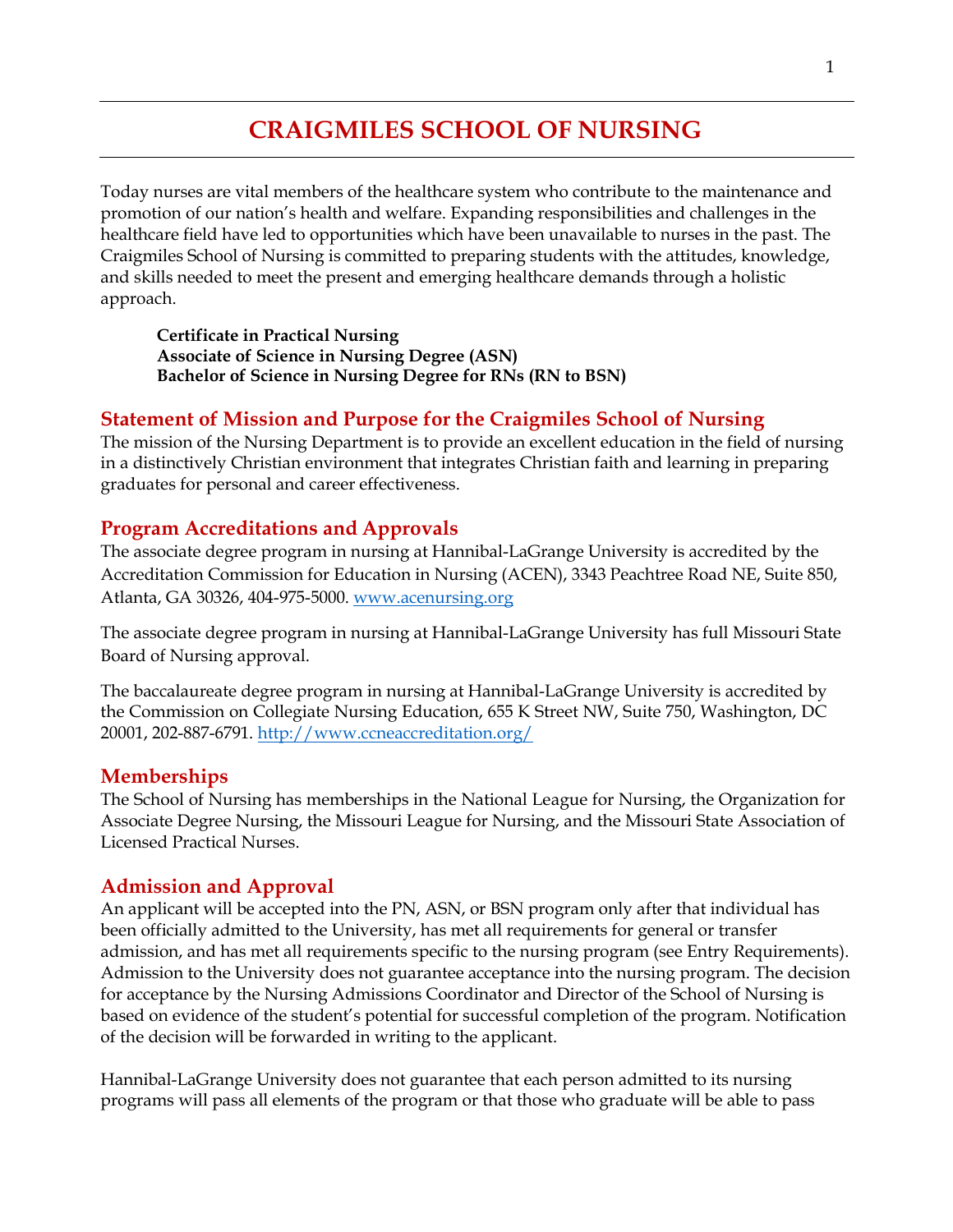licensing examinations and/or secure employment as a healthcare provider. Attaining these goals depends on the student's diligence in these rigorous courses of study and on economic forces influencing the healthcare industry. These factors are not within the control of the School of Nursing.

### **Advanced Standing and Transfer Credit**

Credit for advanced standing may be earned by successfully passing CLEP, HESI, ACT-PEP, and departmental examinations. These credits will be interpreted as credits earned through Hannibal-LaGrange University because the content of these examinations has been determined to be similar in content to courses offered through HLGU. Advanced standing by examination is limited to a maximum of 30 credit hours. All credit for transfer must ultimately be approved by the Director of the School of Nursing. For further information on advanced standing or transfer credit, write or call the Nursing Admissions Coordinator (573-629-3141).

# **ASN PROGRAM Associate of Science in Nursing**

The Associate of Science in Nursing (ASN) requires a minimum of 64 semester hours and completion of the program requirements. Program requirements include 41 semester hours of nursing coursework. After successfully completing the ASN program, graduates are immediately eligible to apply to take the National Council Licensure Examination for Registered Nurses (NCLEX-RNTM), which is required in order to practice as a registered nurse. To graduate from the ASN Program, students must satisfy all entry and curriculum requirements, an exit exam, and the Graduation Requirements listed in the Academic Policies section of the catalog.

The nursing program accepts students once a year and begins the class cycle in the fall. Qualified applicants are ranked based on ACT composite score, GPA of nursing support course requirements, and the Admission Assessment Exam. Once the class is filled, qualified applicants will be placed on a waiting list and will be admitted to the program if openings occur, up to the first day of classes. Students not accepted may reapply for the following year.

It is important that applicants be informed before entry into the program that a person who has a criminal history may not be eligible to apply for licensure to practice nursing. Consequently, successful completion of a nursing program does not guarantee eligibility to take the licensure examination.

Other grounds for refusal by the Missouri State Board of Nursing to issue a license or revoke a license are explained in the Missouri Nursing Practice Act, Missouri Chapter 335 — Nurse: Section 335.66. The fifteen items listed relate to moral turpitude, intemperate use of alcohol or drugs, and/or, as stated above, a criminal history. Questions regarding the relevance of this Section to a particular situation should be directed to the Director of the School of Nursing prior to or immediately upon enrollment.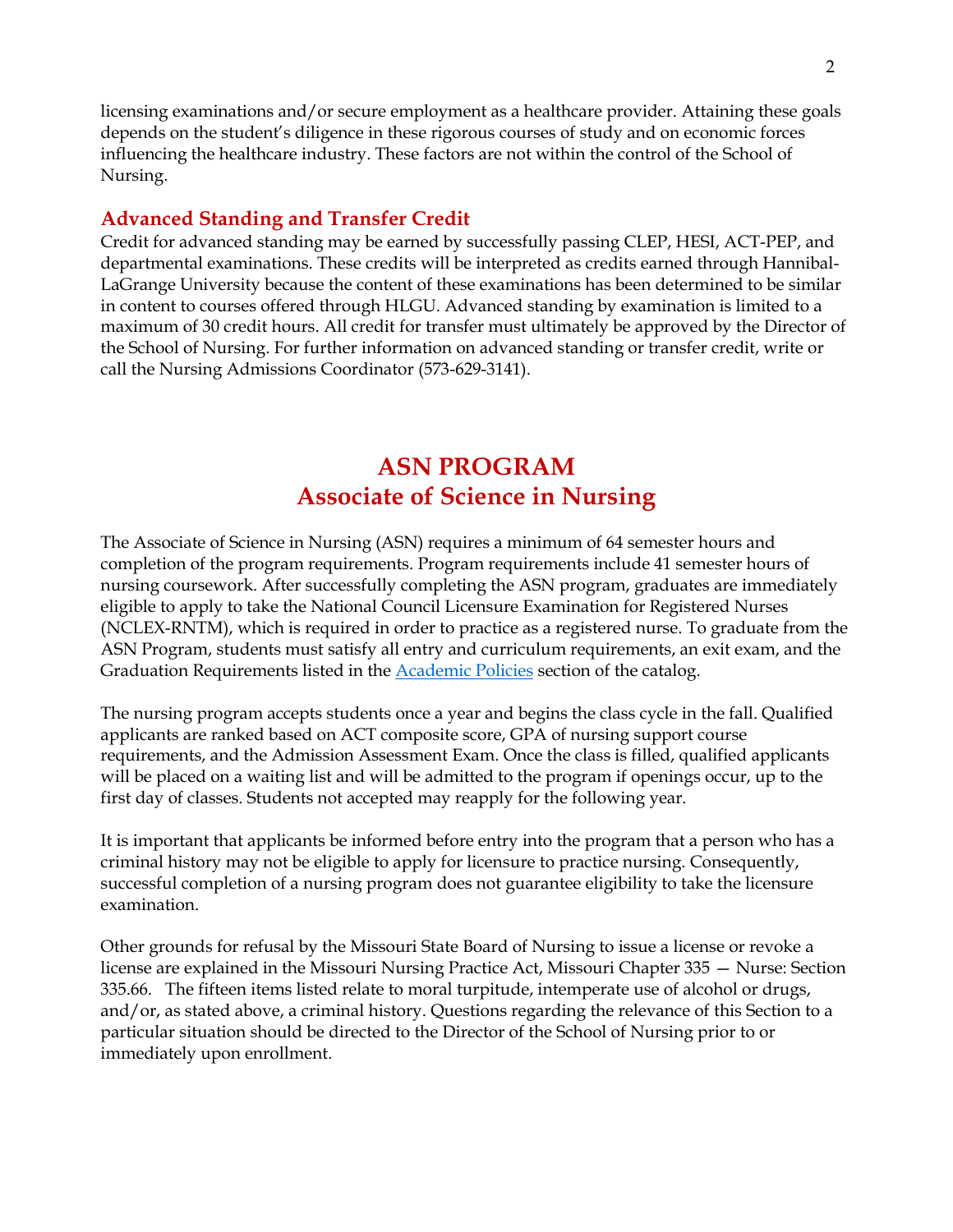# **Objectives for the ASN Program**

The end-of-program student learning objectives of the Hannibal-LaGrange University ASN program are to produce graduates who will:

- 1. practice safe, competent, and cost-efficient nursing care to diverse individuals, families, and communities.
- 2. provide caring and holistic nursing interventions in an attempt to help the person maximize self-care abilities throughout the lifespan while promoting, maintaining, and restoring health or providing end-of-life care.
- 3. communicate and collaborate effectively with individuals, families, communities, and other members of the health care team.
- 4. demonstrate critical thinking in clinical decision making through utilization of the nursing process and research from nursing and related disciplines.
- 5. utilize principles of management and leadership in diverse settings.
- 6. exhibit competence with current technology.
- 7. engage in the practice of professional nursing within the legal, ethical, andregulatory frameworks.
- 8. assume responsibility for lifelong learning and personal and professional growth.

## **Entry Requirements**

- 1. Minimum of 17 years of age.
- 2. Meet General Admission Requirements for admittance to Hannibal-LaGrange University. (See the Admissions section in this catalog.)
- 3. Complete an ASN application.
- 4. Provide evidence of acceptable scores on ACT (20 or higher) or SAT (940 or higher) or have more than 24 credit hours at or above a 2.75 CGPA.
- **NOTE:** Contact the Nursing Admissions Coordinator for specific details. 5. Have a minimum grade point average (GPA) of at least 2.75 on a 4.0 scale in Nursing
- Support Requirements.
- 6. Complete the following prerequisites with a grade of C- or higher:
	- a. One year of high school biology or one semester of college biology (lecture and lab; total of 4 hours).
	- b. One year of high school algebra or one semester of college-level algebra. (All incoming students must follow the HLGU Mathematics Placement Policy which may indicate the need for additional math courses prior to admission.)
	- c. Anatomy and Physiology (lecture and lab; total of 8 hours).
	- d. Microbiology (lecture and lab; total of 4 hours) May also be taken during the summer term between the first and second years of the ASN program.

**NOTE:** The college-level courses will be required if the high school courses were not taken within the past five years.

**NOTE:** Prerequisite science courses will only be accepted if taken within the last 5 years prior to beginning NUR 114. The material from these courses is fundamental to students' success in nursing school.

7. Achieve acceptable scores on the Admission Assessment Exam (A2). Test scores are valid for 2 years after date of exam.

**NOTE:** Contact the Nursing Admissions Coordinator for specific details.

- 8. Applicants who are initially accepted into the program will be considered on conditional status until the following items have been uploaded to CastleBranch, the online platform for managing important requirements throughout nursing education and clinical experiences.
	- a. Proof of Vaccinations (copies)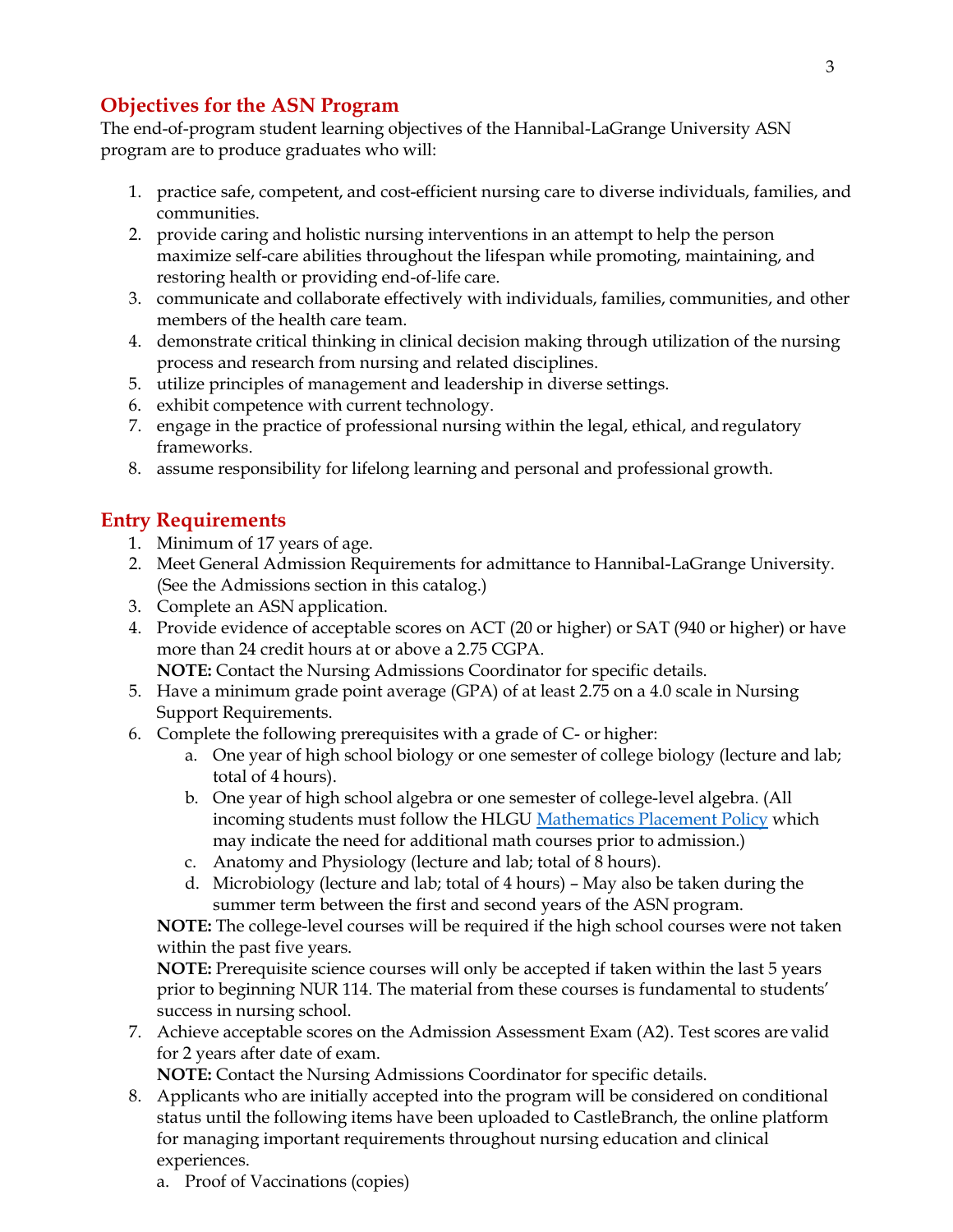- i. Measles, Mumps, & Rubella (MMR)
- ii. Tetanus, Diphtheria &Pertussis (TDaP)
- iii. Hepatitis B
- iv. Varicella (Chicken Pox)
- v. TB Skin Test (2-step)
- vi. Influenza (to be completed in the Fall)
- b. CPR Certification (American Heart Association)
- c. LPN License (if applicable)
- d. The following signed documents (enclosed in welcome packet):
	- i. Functional Abilities Policy
	- ii. Student Criminal History Records Disclosure Consent
	- iii. Missouri State Board of Nursing Disclosure
	- iv. Immunization Requirements for Hannibal Regional Healthcare System
	- v. Hannibal Regional Healthcare System Confidentiality Statement
	- vi. Employee Disqualification List (EDL) Consent
- e. Criminal background check
- f. Drug and alcohol screening required by affiliation agreement between the HLGU Craigmiles School of Nursing and Hannibal Regional Hospital (performed by Hannibal Regional Hospital prior to first clinical experience)

**NOTE:** Applicants who have been a student in another nursing program must request a letter from the director or dean of that program that states the reason for their withdrawal from the program and their status in regard to reentry. Acceptance into the HLGU Nursing Program cannot be granted without a letter of recommendation from the other program.

# **Admission of Transfer Students**

- 1. Meet admission requirements for Transfer Students for admittance to Hannibal-LaGrange University. (Refer to Admissions section of catalog.)
- 2. Complete Entry Requirements to ASN program (stated above). Nursing courses are rarely accepted in transfer to fulfill graduation requirements. However, students may be able to obtain advanced standing for NUR 102, NUR 114, and/or NUR 214 by examination.

# **Admission of Licensed Practical Nurses**

LPNs may obtain advanced standing by examination if they have met the above Entry Requirements to the ASN program and if they have met the following requirements:

- 1. Graduate of a state-approved LPN program.
- 2. Submit an official transcript from their LPN program.
- 3. Employed in the field of nursing or have completed PN coursework within the last two years.
- 4. Provide evidence of an active, valid, unencumbered license to practice as an LPN.

**NOTE:** Students who meet these requirements are eligible for six credits of Anatomy & Physiology, two credits of Human Growth & Lifespan Development, two credits of Clinical Calculations, and six credits of Nursing Fundamentals in accordance with Prior Learning Assessment policies. Transcripting Fees will apply.

**NOTE:** Students may also be able to obtain advanced standing for NUR 214 by examination.

## **Expenses**

Cost sheets are available from the Nursing Admissions Coordinator.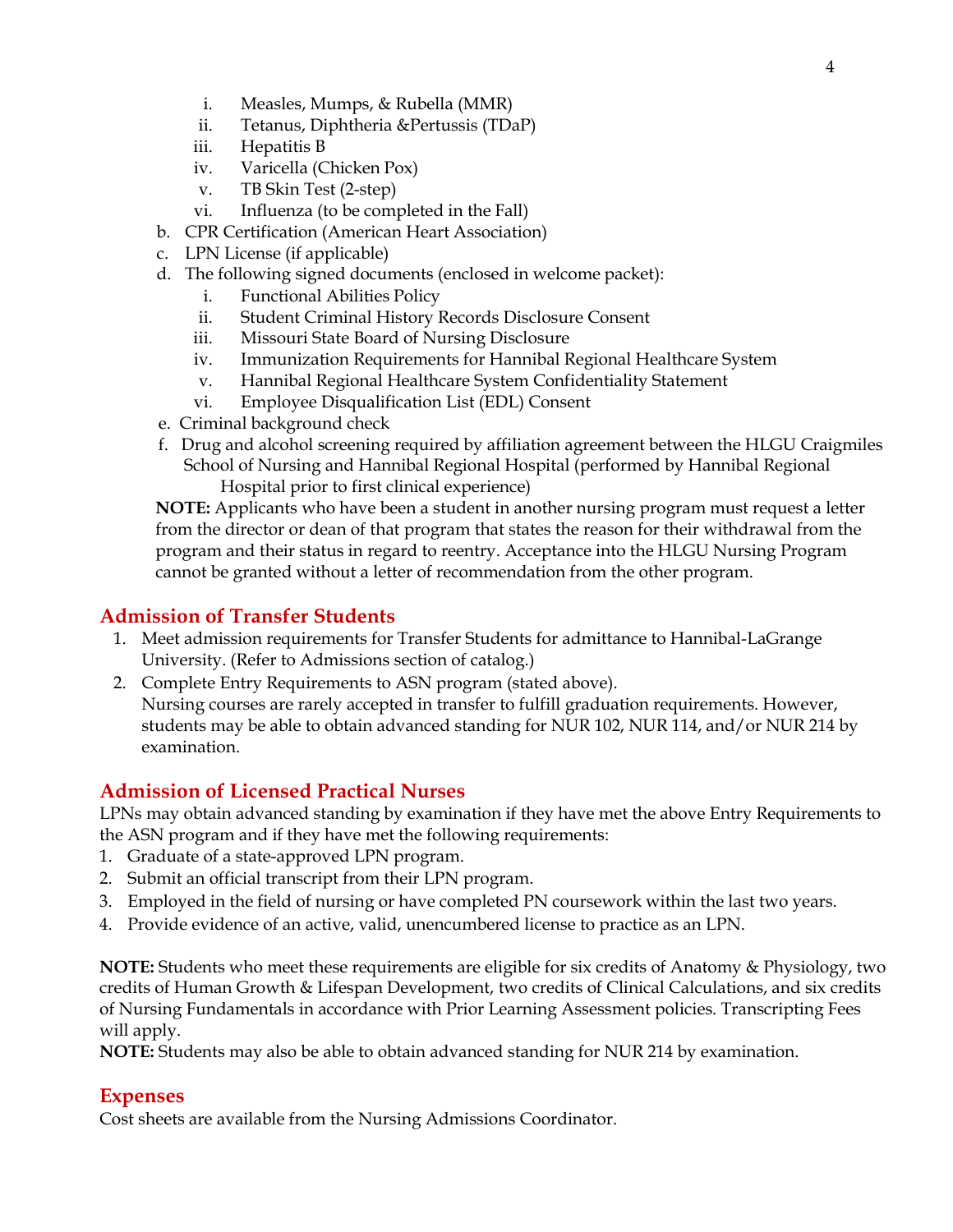### **Financial Aid**

A variety of financial assistance is available. It is important to remember, however, that the purpose of financial aid is to assist; it should not be considered as a source that will pay for all educational expenses. Contact the Office of Financial Aid (573-629-3279) to discuss financial needs.

# **Curriculum Requirements**

There is always the possibility that there will be revisions in the curriculum and standards because of the continuing curriculum evaluation. Please check with the School of Nursing office for the current requirements.

# **ASN Students Taking BSN Courses**

ASN students are allowed to register for 300-level BSN courses if the following conditions have been met:

- 1. CGPA of 2.5 or higher.
- 2. Current grades must be in good standing; students currently or previously on probation will *not*  be allowed to take BSN courses.
- 3. All ASN support courses, with the exception of Microbiology, must be completed prior to taking any BSN support or nursing courses.
- 4. Student has not previously withdrawn from more than one BSN online course.
- 5. Students currently enrolled in the ASN program may request in writing enrollment in select 400 level BSN courses from the Director, Craigmiles School of Nursing. Students must be in good academic standing within the ASN program and have completed a majority of RN to BSN support courses.

## **Requirements for ASN Degree**

- 1. Earn a grade of C- or higher in all Support Course Requirements and earn a grade of B- or higher in all Nursing Core Requirements.
- 2. Earn a GPA of 2.0 or higher in major courses (includes any support course requirements).
- 3. As a condition for graduation and for taking the NCLEX-RNTM, students must successfully complete a comprehensive exit exam. Contact the HLGU Nursing School for details. Students bear responsibility for all the costs for the exam, remediation, and retesting.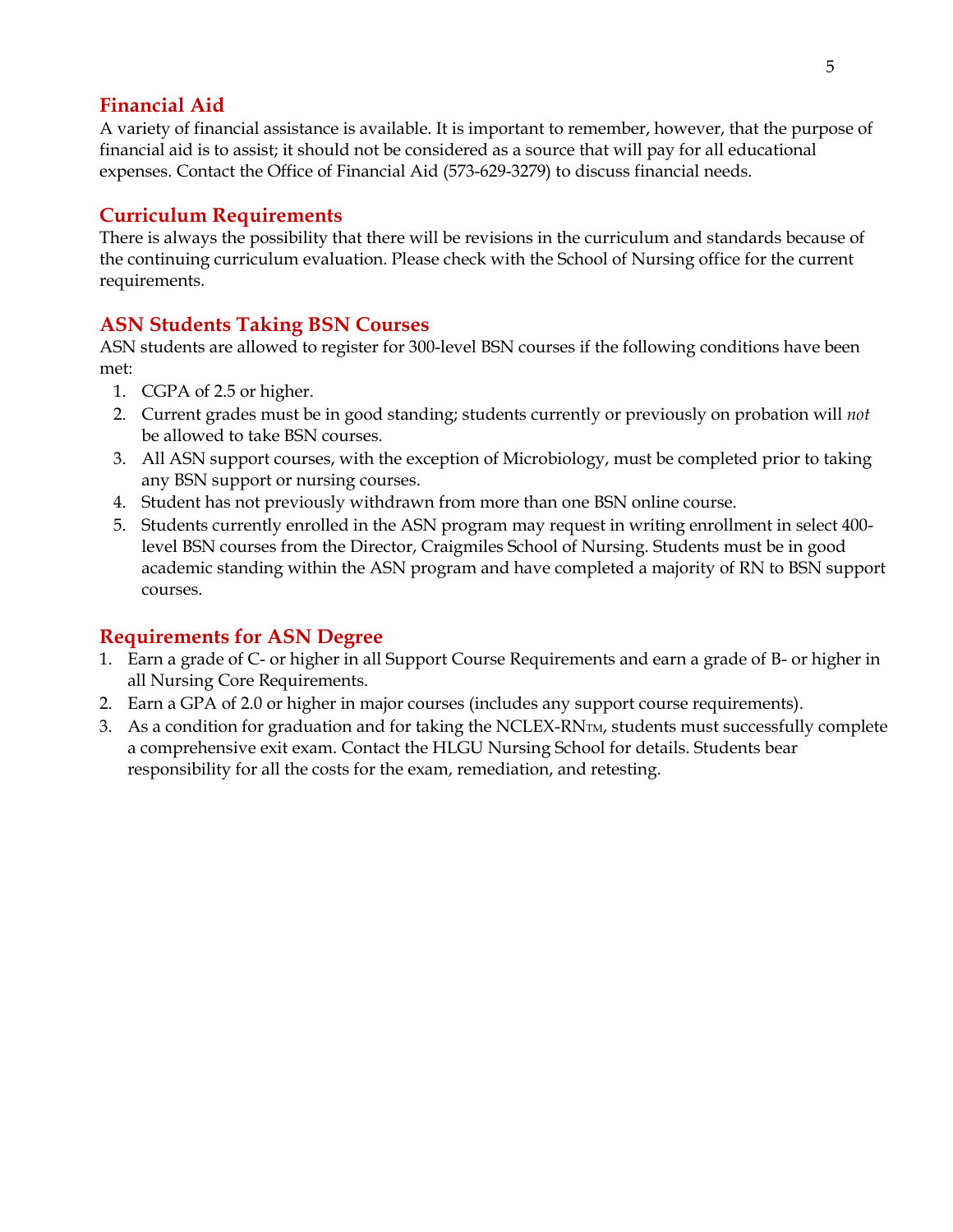# **Required Courses for Associate of Science in Nursing Degree**

| I. Nursing Support Requirements                                                                                                                                               | Credits: 26-31 Hcurs |                          |
|-------------------------------------------------------------------------------------------------------------------------------------------------------------------------------|----------------------|--------------------------|
| See course description for HLG 011 Freshman Seminar.                                                                                                                          |                      | 1                        |
| See Chapel Attendance Requirements in the HLGU Student Handbook.                                                                                                              |                      | $\theta$                 |
|                                                                                                                                                                               |                      | 3                        |
|                                                                                                                                                                               |                      | 3                        |
| Students may take BIB 132 & BIB 133 (Land of the Bible I & II) as a substitute for either BIB<br>113 or BIB 123.                                                              |                      | 3                        |
| Academic advisors will use the composition course placement policy to ensure enrollment in the<br>appropriate course. (See Composition Placement Policy in Academic Section.) |                      | 3                        |
|                                                                                                                                                                               |                      | $\overline{\phantom{a}}$ |
| Recommended course sequence is BIO 254LL Essentials of Human A & P I and BIO 264LL<br>Essentials of Human $A \& P$ II. LPN license fulfills this requirement.                 |                      |                          |
|                                                                                                                                                                               |                      |                          |
| Recommended course is PSY 333 Lifespan Developmental Psychology.                                                                                                              |                      |                          |
| (Courses must come from two different academic areas. Recommended courses include: PSY 113<br>General Psychology and SOC 113 Introduction to Sociology)                       |                      | 6                        |

# II. Nursing Core Requirements Credits: 41 Hours

| (Students passing a medical calculations challenge exam may challenge this course. See the<br>Institutional Examinations in the Admissions chapter for associated fees and other details.) |                |
|--------------------------------------------------------------------------------------------------------------------------------------------------------------------------------------------|----------------|
|                                                                                                                                                                                            |                |
|                                                                                                                                                                                            | - 8            |
| NUR 234 Adult/Child II & The Childbearing FamilyCredits:                                                                                                                                   | 10             |
| NUR 236 Adult/Child III & Clinical Leadership Credits: 10                                                                                                                                  |                |
|                                                                                                                                                                                            |                |
|                                                                                                                                                                                            | $\overline{1}$ |
|                                                                                                                                                                                            |                |

# Total Hours Required for Graduation Credits: 64 Hours\*

\* This degree requires coursework that surpasses the minimum semester hours necessary for graduation.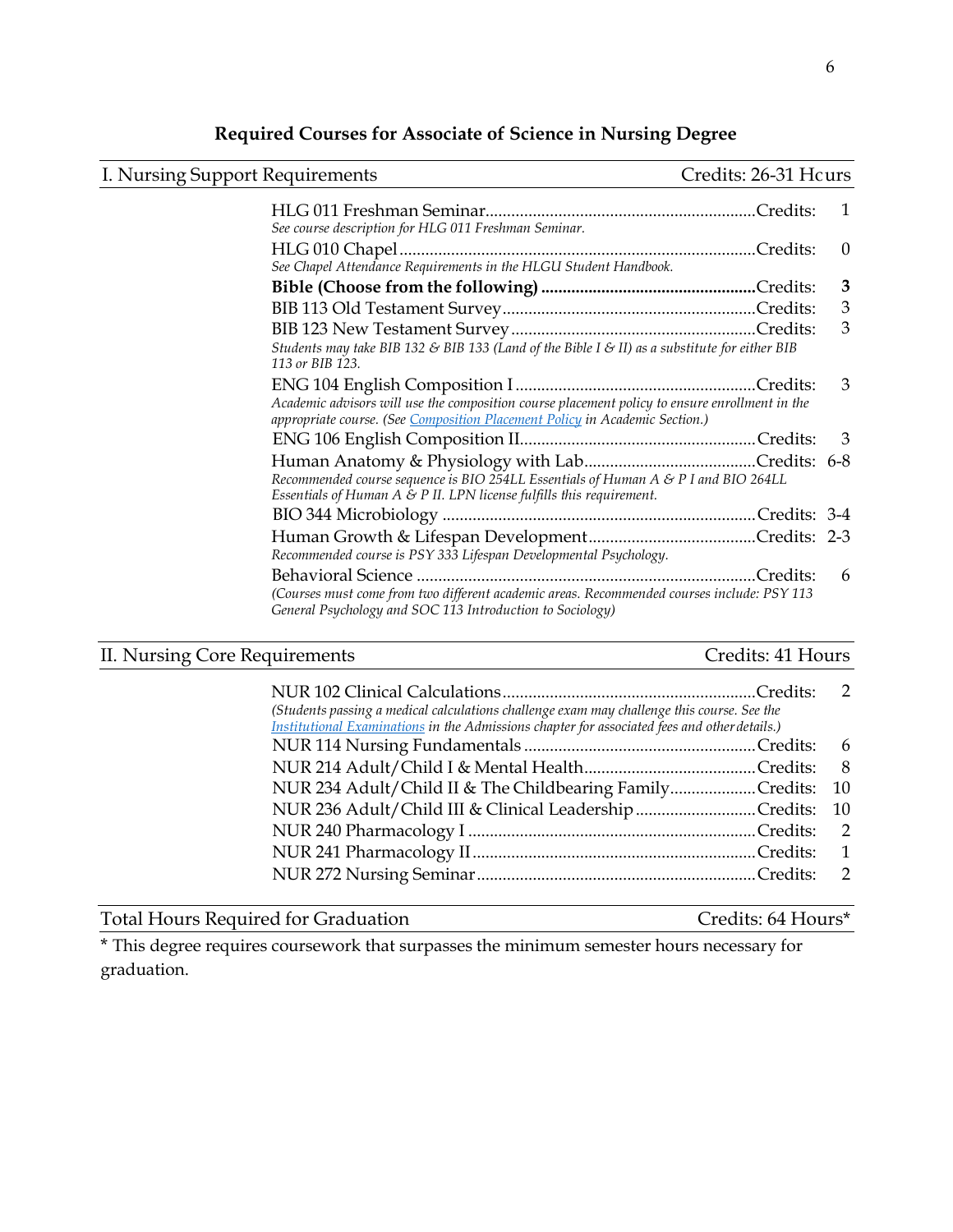#### **NURSING**

Special Topics and Advanced Topics courses are offered on occasion to meet special needs of students. These variable credit-hour courses are offered at all levels (191, 291, 391, 491).

#### **NUR 102 Clinical Calculations**

Provides instruction in calculating proper dosage of medications. Reviews basic arithmetic principles, then builds on these to help students acquire the ability to convert between medical, apothecary, and household systems of measurements. Instruction in dosage calculation using the dimensional analysis method. Offered fall and spring terms.

#### **NUR 114 Nursing Fundamentals**

Introduces basic concepts and skills fundamental to nursing. Focuses on caring and holistic nursing interventions, utilizing the nursing process to maximize self-care abilities throughout the lifespan. Clinical, lab, testing, and professional fees. Involves approximately 6 lecture/lab hours per week and 60 patient contact hours per semester. Prerequisites: Admission to ASN Program, BIO 254 and BIO 264. Corequisite: NUR 102. Offered fall semester.

#### Adult/Child I & Mental Health Nursing **NUR 214 8 hours**Builds upon basic nursing concepts and broadens the knowledge

base. Emphasizes theory and clinical practice in the adult medicalsurgical, pediatric, and mental health settings with a focus on health promotion, protection, maintenance, and restoration. Clinical, lab, testing, and professional fees. Involves approximately 6 lecture/lab per week and 150 patient contact hours per semester. Prerequisites: Admission to ASN Program, BIO 254, BIO 264, NUR 102, and NUR 114. Offered spring semester.

#### **2 hours**

**6 hours**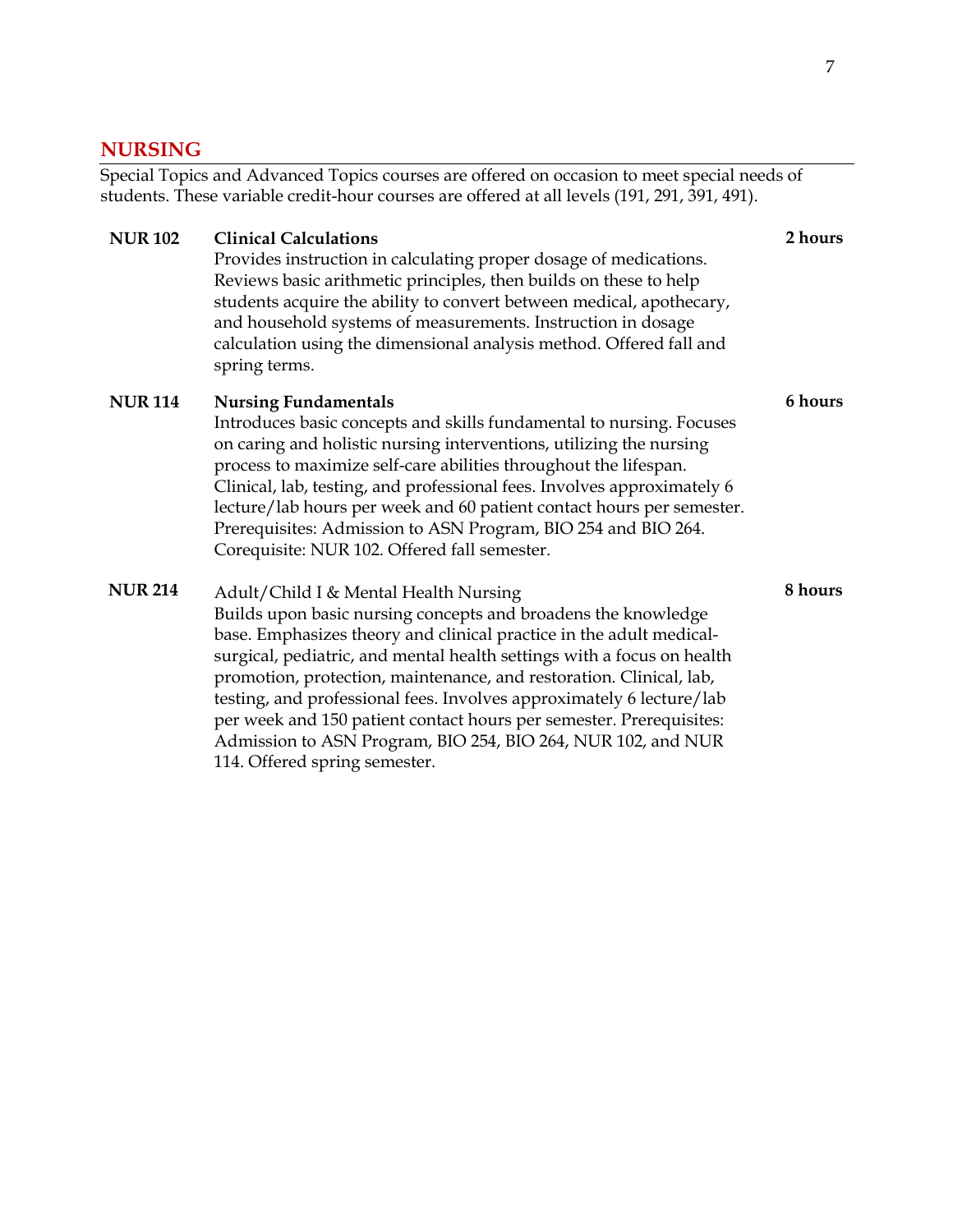| <b>NUR 221</b> | <b>Clinical Practicum</b><br>Designed for those students who wish to refine psychomotor nursing<br>skills and become more adept in the clinical setting, as well as for<br>those students who were unable to fulfill clinical objectives within the<br>allotted semester because of minor deficits in clinical ability or<br>attendance. Prerequisites: Admission to ASN Program and NUR 214.<br>Offered May term, as needed.                                                                                                                                                                                                                                                                                                                                          | 1-2 hours |
|----------------|------------------------------------------------------------------------------------------------------------------------------------------------------------------------------------------------------------------------------------------------------------------------------------------------------------------------------------------------------------------------------------------------------------------------------------------------------------------------------------------------------------------------------------------------------------------------------------------------------------------------------------------------------------------------------------------------------------------------------------------------------------------------|-----------|
| <b>NUR 234</b> | Adult/Child II & the Childbearing Family<br>Focuses on the care of patients of all ages, including the childbearing<br>family, with commonly seen alterations that interfere with the ability<br>to provide self-care throughout the lifespan. Clinical, lab, testing, and<br>professional fees. Involves approximately 6 lecture/lab hours per<br>week and 210 patient contact hours per semester. Prerequisites: BIO<br>344; NUR 214. Corequisite: NUR 240. Offered fall semester.                                                                                                                                                                                                                                                                                   | 10 hours  |
| <b>NUR 236</b> | Adult/Child III & Clinical Leadership<br>Focuses on the care of patients with increasingly complex multi-<br>system health problems that interfere with the ability of the client to<br>provide self-care throughout the lifespan while promoting,<br>maintaining, and restoring health or providing end-of-life care. A 60-<br>hour clinical practicum provides an opportunity to refine clinical<br>practice, enhance critical decision making and communication skills,<br>building upon the knowledge, skills, and experiences acquired in<br>their nursing education. Involves approximately 6 lecture/lab hours<br>per week and 210 patient contact hours per semester. Prerequisites:<br>NUR 234 and NUR 240. Corequisite: NUR 241. Offered spring<br>semester. | 10 hours  |
| <b>NUR 240</b> | <b>Pharmacology I</b><br>Focuses on pharmacological principles, including therapeutic use,<br>drug dosage, and mode of action, adverse reactions,<br>contraindications, and nursing implications. The first course in a two-<br>part series. Involves 2 lecture hours per week. Prerequisites: BIO 344                                                                                                                                                                                                                                                                                                                                                                                                                                                                 | 2 hours   |

#### **NUR 241 Pharmacology II**

and NUR 214. Offered fall semester.

Focuses on pharmacological principles, including therapeutic use, drug dosage, and mode of action, adverse reactions, contraindications, and nursing implications. The second course in a two-part series. Involves 1 lecture hour per week. Prerequisites: NUR 234 and NUR 240. Offered spring semester.

**1 hour**